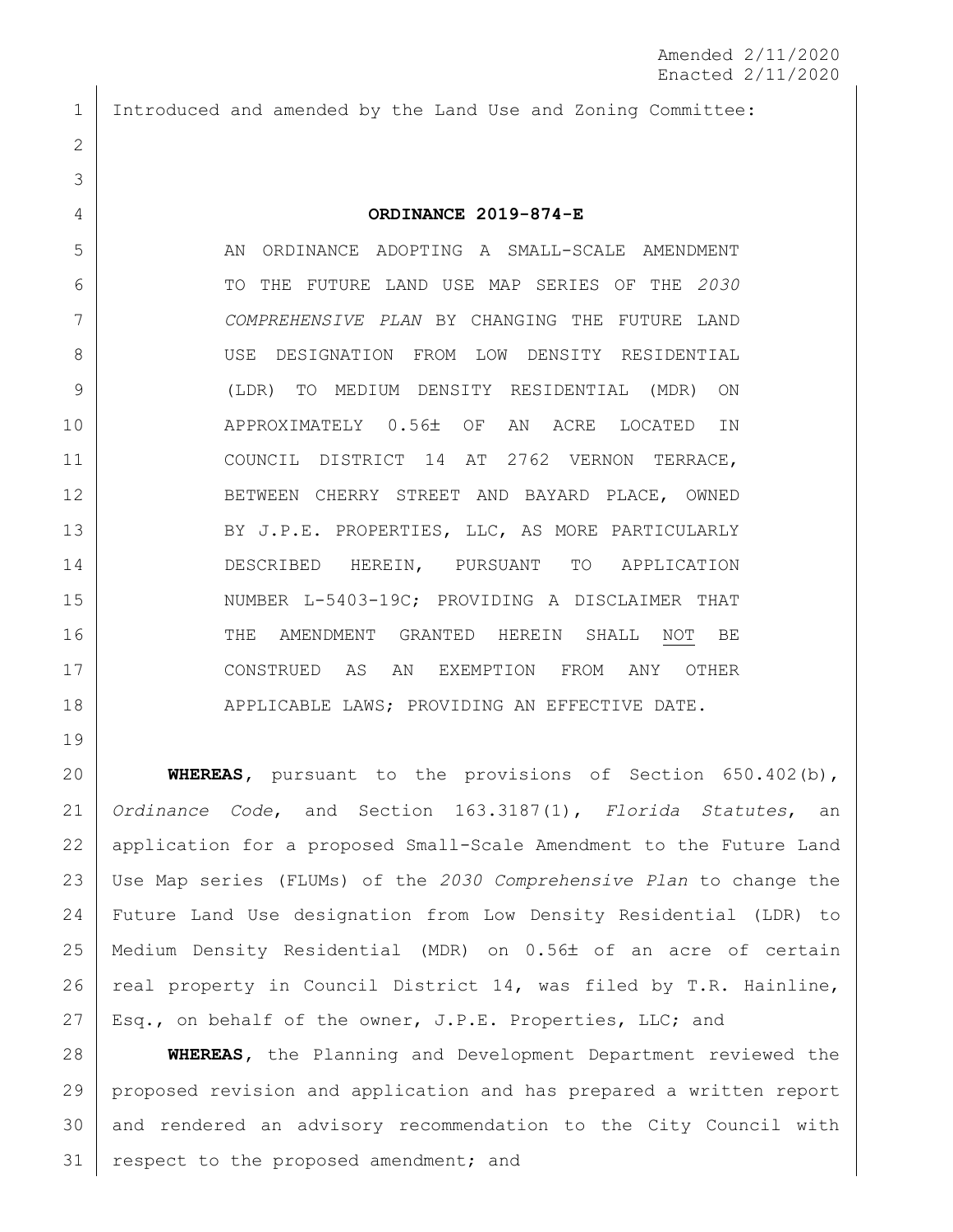**WHEREAS,** the Planning Commission, acting as the Local Planning 2 Agency (LPA), held a public hearing on this proposed amendment, with due public notice having been provided, reviewed and considered comments received during the public hearing and made its 5 recommendation to the City Council; and

 **WHEREAS,** the Land Use and Zoning (LUZ) Committee of the City Council held a public hearing on this proposed amendment to the *2030 Comprehensive Plan*, pursuant to Chapter 650, Part 4, *Ordinance Code*, considered all written and oral comments received during the public hearing, and has made its recommendation to the City Council; and

 **WHEREAS,** the City Council held a public hearing on this 13 proposed amendment, with public notice having been provided, pursuant to Section 163.3187, *Florida Statutes* and Chapter 650, Part 4, *Ordinance Code,* and considered all oral and written comments received during public hearings, including the data and analysis portions of this proposed amendment to the *2030 Comprehensive Plan* and the recommendations of the Planning and Development Department, the Planning Commission and the LUZ 20 Committee; and

 **WHEREAS,** in the exercise of its authority, the City Council has determined it necessary and desirable to adopt this proposed amendment to the *2030 Comprehensive Plan* to preserve and enhance present advantages, encourage the most appropriate use of land, 25 | water, and resources consistent with the public interest, overcome present deficiencies, and deal effectively with future problems which may result from the use and development of land within the 28 City of Jacksonville; now, therefore

**BE IT ORDAINED** by the Council of the City of Jacksonville: **Section 1. Purpose and Intent.** This Ordinance is adopted 31 to carry out the purpose and intent of, and exercise the authority

 $- 2 -$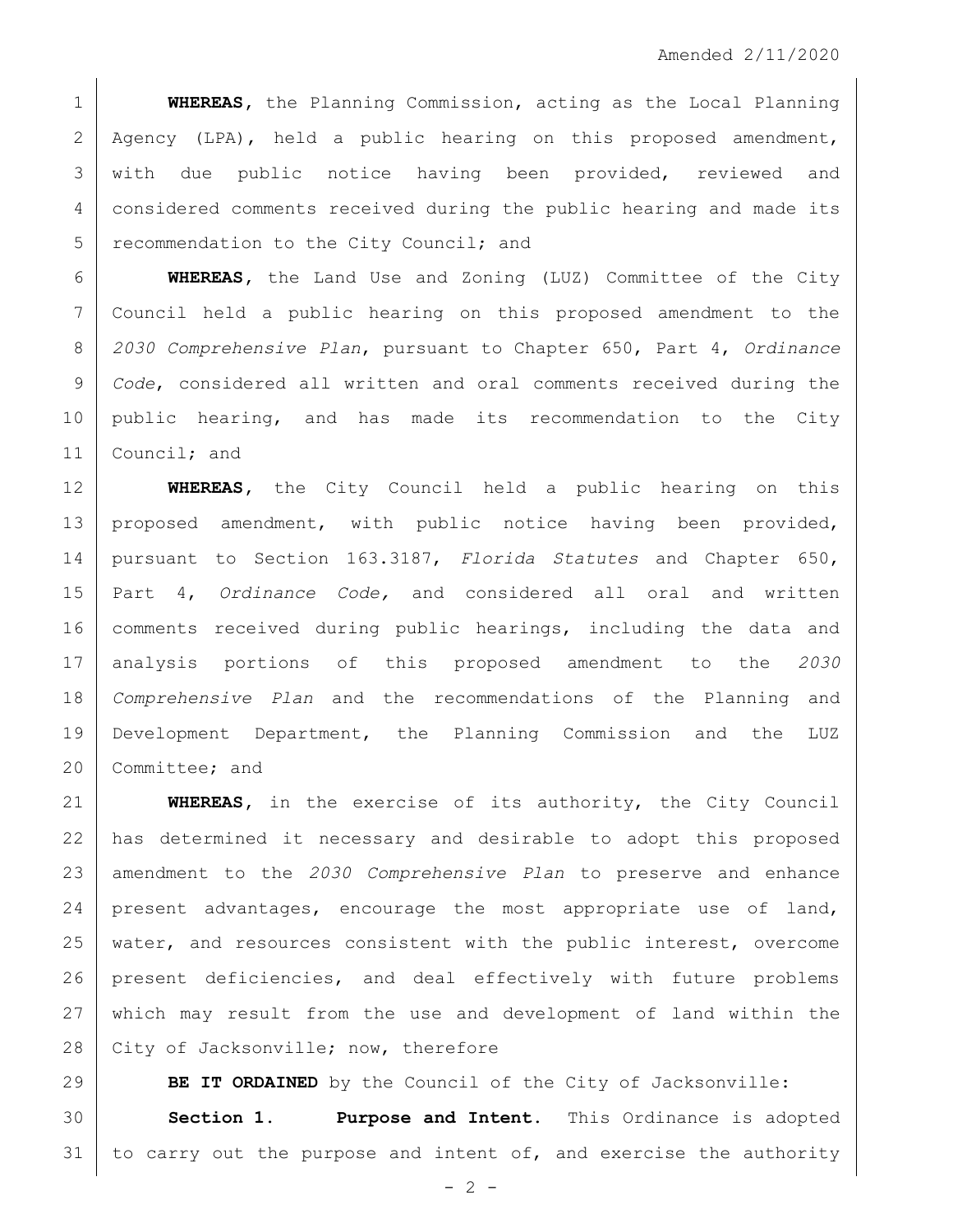1 set out in, the Community Planning Act, Sections 163.3161 through 163.3248, *Florida Statutes*, and Chapter 166, *Florida Statutes*, as amended.

 **Section 2. Subject Property Location and Description.**  $5 \mid$  The approximately  $0.56 \pm 0.5$  an acre (R.E. No. 077847-0000) is located in Council District 14 at 2762 Vernon Terrace, between Cherry Street and Bayard Place, as more particularly described in **Revised Exhibit 1**, dated January 8, 2020, and graphically depicted in **Revised Exhibit 2**, dated January 13, 2020, both **attached hereto** 10 and incorporated herein by this reference (Subject Property).

 **Section 3. Owner and Applicant Description.** The subject 12 | property is owned by J.P.E. Properties, LLC. The applicant is  $T.R.$  Hainline, Esq., 1301 Riverplace Boulevard, Suite 1500, Jacksonville, Florida 32207; (904) 346-5531.

 **Section 4. Adoption of Small-Scale Land Use Amendment.**  The City Council hereby adopts a proposed Small-Scale revision to the Future Land Use Map series of the *2030 Comprehensive Plan* by changing the Future Land Use Map designation from Low Density Residential (LDR) to Medium Density Residential (MDR), pursuant to Application Number L-5403-19C.

 **Section 5. Applicability, Effect and Legal Status.** The applicability and effect of the *2030 Comprehensive Plan*, as herein 23 amended, shall be as provided in the Community Planning Act, Sections 163.3161 through 163.3248, *Florida Statutes*, and this Ordinance. All development undertaken by, and all actions taken in regard to development orders by governmental agencies in regard to land which is subject to the *2030 Comprehensive Plan*, as herein 28 amended, shall be consistent therewith as of the effective date of 29 this amendment to the plan.

## **Section 6. Effective date of this Plan Amendment.**

(a) If the amendment meets the criteria of Section 163.3187,